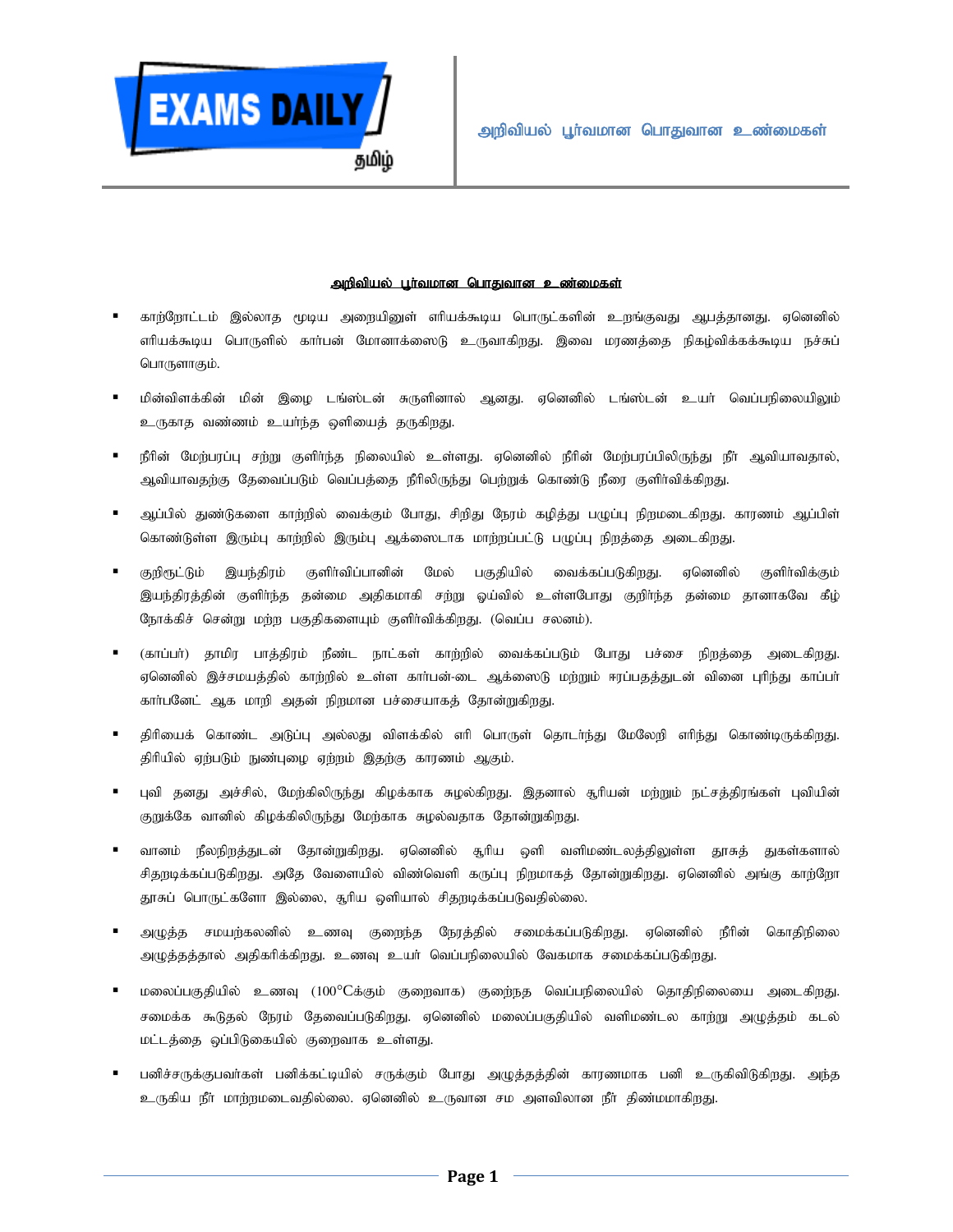

- துருவப்பகுதியில் மனிதனின் எடை அதிகமாகிறது. அதே வேளையில் புவி அச்சின் துருவப்பகுதியில் சுற்றளவு பூமத்திய ரேகைப் பகுதியின் சுற்றளவை விட மிகக் குறைவு. எனவே புவியீர்ப்பு விசை பூமத்திய ரேகைப் பகுதியை விட துருவப் பகுதியில் அதிகமாக காணப்படுகிறது.
- இரட்டை அடுக்குப் பேருந்துகளில், மேல் தளத்தில் பயணிகள் நிற்குமாறு அனுமதிக்கப்பட்டால், ஈாப்பு மையம் உயர்ந்து விடுகிறது. கரடு முரடான சாலைகளில் பேருந்து செல்லும் போது ஈர்ப்பு மையத்திலிருந்து வரையப்படும் செய்குத்துக் கோடு அடிப்பரப்பிற்குள் விழாது. எனவே, இரட்டை அடுக்குப் பேருந்துகள் கவிழாமல் இருக்க, பயணிகள் இப்பேருந்துகளில் மேல் தளத்தில் நிற்க அறுமதிக்கப்படுவது இல்லை.
- கடல் நீரின் கொதிநிலையானது தூய நீரின் கொதிநலையை விட அதிகம். ஏனெனில் கடல் நீரில் கலந்துள்ள உப்பு மற்றும் அதன் கலவைகள் கலந்திருப்பதாகும்.
- வெயில் காலத்தில் சாதாரண கடிகாரம் நேரத்தை இழக்கிறது. ஏனெனில் அதன் பெண்டுலம் (கடிகார முள்) வெப்பத்தால் விரிவடைந்து நீளமடைகிறது. இதனால் பெண்டுலத்தின் ஒவ்வொரு அலைவிற்கும் அதிக நேரம் எடுத்துக் கொள்வதால் நேரத்தை இழக்கிறது.
- உடம்பில் நீரின் அளவு குறையும் போது, உமிழ் நீரின் அளவு குறைகிறது. வாய் உலா்ந்து நாக்கு வறண்டு விடுகிறது. திரவ இழப்பீட்டை சரி செய்து உதவ திரவம் உட்கொள்ள வேண்டும்.
- நீரில் நீச்சலடிக்கும் ஒருவா் உடலில் காற்றுபடும் இடத்தில் குளுமையாக இருப்பதாக உணர்வார். ஏனெனில் அவரது உடலின் மேற்பரப்பிலுள்ள நீர் ஆவியாவதால், காற்றடிக்கும் காலங்களில் ஆவியாதல் அதிகமாக நிகழும்.
- காய்ச்சலில் உள்ளவர்களுக்கு சில நேரங்களில் ஆல்கஹால் கொண்டு உடலில் பூசப்படுகிறது. ஏனெனில் உடலின் மேற்பரப்பிலுள்ள ஆல்கஹால் உடலின் வெப்பத்தினால் ஆவியாகி செல்லும் போது உடல் இழந்த வெப்பத்தால் குளுமையடைகிறது. ஆல்க1ால் பூசுவதால் உடல் வெப்பநிலை குறைகிறது.
- தேனிரும்பு மின்காந்தம் தயாரிக்க உபயோகப்படுத்தப்படுகிறது. ஏனெனில் காயிலில் மின்சாரம் பாயும் வரை காயிலில் காந்தத்தன்மையைக் கொண்டிருக்கும். காயிலில் மின்சாரம் நிறுத்தப்பட்ட பின்பு காந்தத்த தன்மையை அது இழந்து விடுகிறது.
- ரயிலில் பயணம் செய்யும் ஒருவா் அதிலிருந்து கொண்டு குதிக்கும் போது முன்னோக்கி ரயிலுடன் செல்லுகிறாா். ஏனெனில் அவரின் இயக்கம் தொடர்ச்சியாக ஒரே திசைவேகத்தில் செல்லும் இல்லையென்றால் சில விசை செயல்பட்டால் பாதுகாக்கப்படும் ரயிலைச் சாா்ந்திருப்பதால் தான். (நியூட்டனின் முதலாம் இயக்க விதிப்படி)
- உயரமான அனைத்து கட்டிடங்களிலும் இடிதாங்கி (செம்பு) பொருத்தப்பட்டுள்ளது. ஏனெனில் மின்னல் செயல்பாடுகளைக் குறைத்து அதிலிருந்து பாதுகாக்ப்பட பொருத்தப்பட்டுள்ளது.
- மின் பல்புகள் உடையும் போது சப்தத்தை ஏற்படுத்துகிறது. ஏனெனில் மின் பல்புகளின் உள்ளே வெற்றிடம் (காற்றில்லா) உள்ளது. உடையும் போது வெளிக்காற்று உள்ளே செல்வதால் சப்தம் ஏற்படுகிறது.
- ரயில் தண்டவாளங்களுக்கிடையே சிறிய இடைவெளி விட்டு அமைக்கப்பட்டிருக்கிறது. ஏனெனில் வெயில் காலங்களில் வெப்ப விரிவால் அதன் அமைப்பு மாறாமல் இருக்க.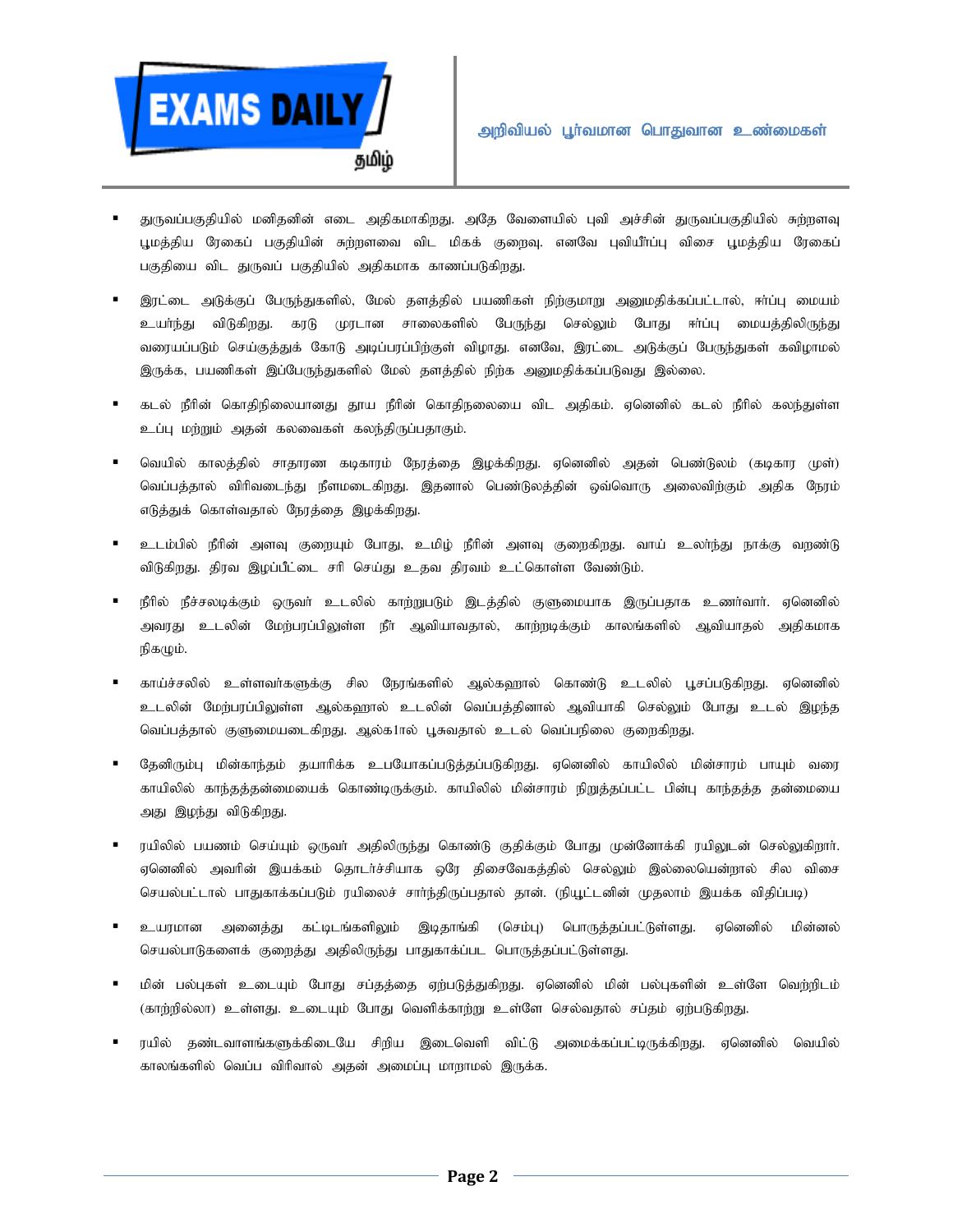

- அழுகிய முட்டை நீரில் மேல் மதக்கிறது. ஏனெனில் அழுகிய முட்டையில் உள்ள புரதம் நீரின் தன்மையைப் போல் மாறி நல்ல முட்டையின் எடையை விட லேசாகிறது. இதன் காரணமாக நீரில் மிதக்கிறது.
- குளிர்ந்த நீர் கொண்ட டம்ளரின் வெளிப்புறத்தில் நீர் திவலைகள் உருவாகின்றன. ஏனெனில் காற்றிலுள்ள நீராவி டம்ளரின் வெளிப்புறத்தில் மோதும் போது குளிர்வடைந்து நீர்திவலைகளாக மாறிவிடுகின்றன.
- பொதுவாக செயற்கை கோள்கள் பூமத்திய ரேகைப்பகுதியிலிருந்து ஏவப்படுகின்றன. ஏனெனில் பூமத்திய ரேகைப் பகுதியில் பூமியின் அச்சைப் பற்றிய சுழல்வு வேகம் மற்ற பகுதியை விட அதிகம். அதாவது பூமத்திய ரேகைப் பகுதியில் மணிக்கு 1600 கி.மீ. வேகத்தில் பூமி சுழல்வதால் பூமி சுழலும் திசையில் ராக்கெட் ஏவப்படுகிறது.
- பாலைவனப்பகுதியில் பகலில் வெப்பநிலை மிக அதிகமாகவும் இரவில் மிகக் குறைவாகவும் உள்ளது. ஏனெனில் மணலின் வெப்ப நிலைப்புத் தன்மை மிகவும் குறைவானது. இதன் காரணமாக பகலில் சூரிய வெப்பத்தை உட்கிரகித்துக் கொண்டு அதிக வெப்பமாகவும் இரவில் பகலில் பெற்ற வெப்பத்தை விரைவில் இழந்து மிகக் குறைந்த வெப்பநிலைக்கு மாறிவிடுகிறது.
- உனக்கு வியர்க்கின்றது என்றால், வெப்ப காலத்தில் நீ வசந்த காலத்தில் உள்ளதைவிட அதிக குளுமையை உணருகிறாய். ஏனெனில் வரண்ட கோடை காலக்கில் வியர்வை காந்து விரைவில் ஆவியாவதால் விரைவில் அதிக குளுமையை உருவாக்குகிறது.
- பஞ்சரான டயரிலிருந்து காற்று வெளியேறும் போது அது குளுமையாகிறது. ஏனெனில் டயரில் அதிக அழுத்தம் கொண்ட காற்று வெளிப்புறத்தில் உள்ள குறைந்த காற்றினை அடைவதால், அதன் வெப்பநிலையை இழக்கிறது.
- வெள்ளை நிரத்திலான கூரையைக் கொண்ட வீடு கருப்பு நிறத்திலான கூரையைக் கொண்ட வீட்டை விட கோடை காலத்தில் அதிக குளுமையாகிறது. ஏனெனில் வெள்ளை நிறை கூரையானது அதிக வெப்பக் கதிர்களை எதிரொளித்து குறைந்த வெப்பக் கதிர்களை உட்கவர்கிறது. ஆனால் கரும் நிறத்தைக் கொண்ட கூரையானது அதிக வெப்பக் கதிர்களை உட்கவா்ந்து குறைந்த வெப்பக் கதிர்களை எதிரொளிக்கிறது.
- இரவு நேரத்தில் வானம் தெளிவாக இருக்கும் சமயத்தைவிட மேகம் சூழ்ந்த நேரத்தில் வெப்பம் அதிகமாக காணப்படுகிறது. ஏனெனில் புமியிலிருந்து எதிரொளிக்கப்படும் வெப்பக் கதிர்களை மேகம் தக்கவைத்துக் கொள்கிறது.
- கம்பளியால் சுற்றிவைக்கப்பட்ட பனிக்கட்டி விரைவில் உருகுவதில்லை. ஏனெனில் ரோமத்தாலான கம்பளி வெப்பத்தை கடத்துவதில்லை.
- பகலில் வெளிச்சம் (வெள்ளொளிக்கதிர்) ரோஜா மலரின் மீது படும் போது அது சிவப்பு நிறத்தில் காணப்படுகிறது. ஏனெனில் அதன் மீது வெள்ளொளிக் கதிர் படும் போது சிவப்பு நிறத்தைத் தவிர மற்ற நிறங்களை உட்கவா்ந்து கொள்கிறது.
- படை வீரர்களின் கூட்டம் பாலத்தின் மீது அளிணிவகுப்பு நடை செய்ய வேண்டாம் என அறிவுறுத்தப்படுகிறது. எனெனில் அணிவகுப்பு நடையின் போது எற்படும் அகிர்வு பாலத்தின் இயற்கையான அதிர்வு அமைப்போடு ஒத்திருக்க வாய்ப்பு உள்ளது. இந்த அதிர்வு காரணமாக பாலம் நிலைகுலையக் கூடும்.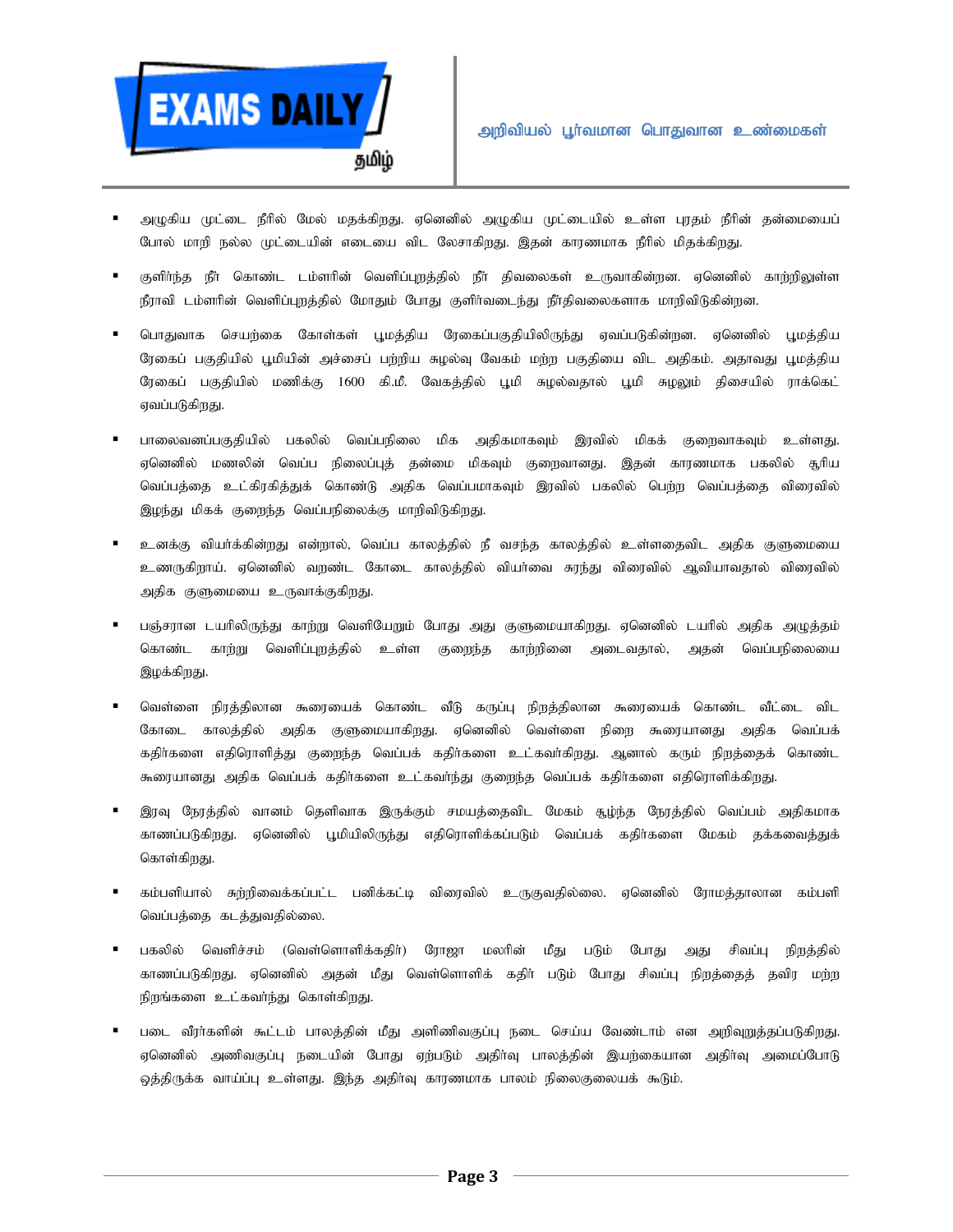

- காற்று மிகுந்த வேகத்துடன் வீசும் போது கூரைகள் கூடாரங்கள் சேதப்பட வாய்ப்பு உள்ளது. ஏனெனில் கூரையின் அடிப்பகுதியில் உள்ள காற்றின் அழுத்தம் மேற்பகுதியை விட அதிகமாகிறது. மேற்பகுதியில் காற்றழுத்தம் மிகவும் குறைவதால் சேதப்படுகிறது. (பெர்னௌலியின் தேற்றம்).
- மனிதனின் சுவாசம் குளிர்காலத்தில் கோடை காலத்தை விட தெளிவாக தெளிகிறது. ஏனெனில் குளிர் காலத்தின் காற்று மிகவும் குளுமையானது. காற்றிலுள்ள நீராவியானது கிரமத்துடன் செல்கிறது. இதனால் தெளிவாக தெரிகிறது.
- $\blacksquare$  ஒரே வெப்பநிலையில் உள்ள கொதி நீரை விட நீராவியின் கையை வைத்தால் அதிக சேதத்தை விளைவிக்கிறது. ஏனெனில் ஒரே வெப்பநிலையிலும் நீராவியின் உள்ளார்ந்த வெப்பமானது கொதி நீரின் உள்ளாா்ந்த வெப்பத்தை விட அதிகம்.
- மருத்துவத் துறையில் உள்ள வெப்பநிலைமானிகளை கொதிநீரில் கழுவ அறிவுறுத்தப்படுவதில்லை. ஏனெனில் கொதிநீரில் வெப்பநிலையானது வெப்பநலைமானியின் அளவீடைக் காட்டிலும் அதிகமாக இருக்கும். இதனால் வெப்பநிலைமானியில் உள்ள பாதரசம் அழுத்தம் காரணமாக வெப்பநிலைமானியை வெடித்துச் சதறச் செய்யும் வாய்ப்பு உள்ளது.
- ஒருவா் கோபமானதை உணரும் போது அவா் முகம் சிவப்பாகவும், அமைதியாகும் போது அவா் முகம் ஊதா நிறமாகவும் மாறி காட்சியளிக்கிறது. ஏனெனில் முதல் நிலையில் இரத்தமானது சதையுடன் அதிக அழுத்தத்தில் மோதி தசையைக் குளிர்விக்கிறது. இரண்டாம் நிலையில் தசையை வெப்பப்படுத்துவதற்காக அழுத்தக் குறைவுடன் விலகிச் செல்கிறது.
- ளியும் பெட்ரோலின் மீது தண்ணீா் ஊற்றினால் அது அணைவதில்லை. ஏனெனில் உயா் வெப்பநிலையில் ளிந்து கொண்டிருக்கும் பெட்ரோலானது நீரிலுள்ள ஹைட்ரஜன் மற்றும் ஆக்ஸிஜனை வெவ்வேறாகப் பிரிக்கிறது. இந்த ஆக்ஸிஜனின் எரிதலுக்கு துணைபுரிகிறது. பெட்ரோல் நீரைவிட லேசானதால் நீரில் மிதந்தவண்ணம் தொடர்ந்து எரிகிறது.
- மலையின் மீது சுவாசிக்க கடினமாக உள்ளதை உணர்கிறோம். ஏனெனில் காற்றின் அழுத்தம் வெளிப்புறத்தில் உள்ளதை விட நுரையீரலின் காற்றழுத்தம் அதிகமாகக் காணப்படுகிறது.
- அதிகமாக கீரல் அடைந்த கண்ணாடி பாட்டிலில் முழுவதுமாக தண்ணீர் நிறப்பப்பட்டு பனி வீசும் இரவு நேரத்தில் வீட்டில் வெளியே வைத்தால் பாட்டில் உடைந்து விடுகிறது. ஏனெனில் பனி காலத்தின் இரவு நேரத்தில் பாட்டிலில் உள்ள நீர் குளிர்ந்து பருமன் அதிகரிப்பதால் கண்ணாடி பாட்டில் உடைந்து விடுகிறது.
- தண்ணீர் நெருப்பை அணைக்கிறது. ஏனெனில் எரியும் பொருளின் மீது பட்டு தண்ணீர் ஆவியாகிறது. இதனால் ளியும் பொருள் வெப்பத்தை இழந்து நெருப்பு அணைகிறது. அதே நேரத்தில் நீராவியானது ளியும் பொருளினைச் சுற்றி இருந்து ஆக்ஸிஜன் கிடைக்க விடாமல் செய்கிறது. சூடான நீரானது நெருப்பை குளிா்ந்த வீரைவிட வேகமாக அணைக்கிறது. ஏனெனில் சூடான நீர் விரைவில் நீராவியைத் தந்து ஆக்ஸிஜன் எரியும் பொருளுக்குக் கிடைக்காமல் தடை செய்கிறது.
- வியர்வையுடன் உள்ள ஒருவர் மீது காற்று படும்போது இனிமையான உணர்வைப் பெறுகிறார். ஏனெனில் காற்று அவா் மீது பட்டு உடலில் உள்ள வியா்வையை ஆவியாக்கி (ஆவியாவதற்கு தேவைப்படும் வெப்பத்தை